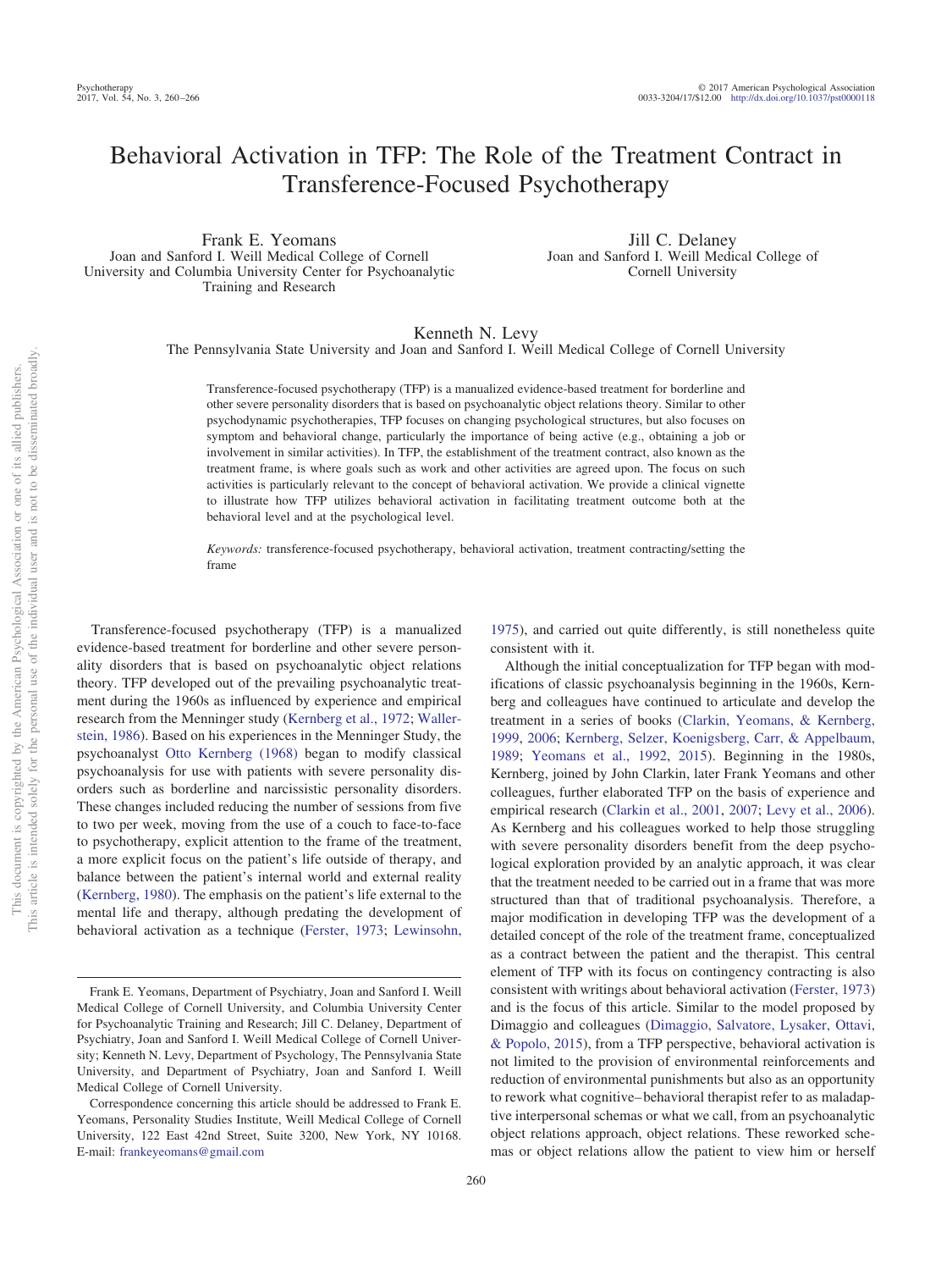differently—as efficacious and agentic [\(Levy & Scala, 2015\)](#page-6-15). The contract or treatment frame provide opportunities to understand how these schemas/object relations, as well as related wishes, desires, and conflicts, both conscious and those not immediately in one's awareness, interfere with the patient's capacity to negotiate problems that arise in being more active [\(Levy & Scala, 2015\)](#page-6-15).

Setting the frame of treatment is the first of a series of tactics in TFP and is the most crucial one that most directly involves behavioral activation [\(Yeomans et al., 1992\)](#page-6-9). Treatment contracting is carried out by the negotiation of a verbal treatment contract or understanding between the therapist and patient. A treatment contract establishes the frame of the treatment, defines the responsibilities of each of the participants, and sets the stage for observing the patient's dynamics in a defined "space." Among other purposes it serves, the contract defines what the reality of the therapeutic relationship is. As the therapy moves forward, the clear definition of that relationship—the patient speaks freely about his or her problems and the therapist intervenes to help further deep understanding but not to give direct advice—advances the exploration of the internal workings of the patient's mind, as important elements of the patient's personality structure/way of relating to others will be evident in the ways the patient responds to the therapy relation as defined. Beyond this level of helping explore personality structure, on the level of behavioral activation, the contract details the *least restrictive* set of conditions that will allow: (a) the therapy to continue without undue interruptions from acting out behaviors, and (b) the patient to engage in some life activity that will activate their potential to function in world while simultaneously activating the difficulties the patient has interacting with others in a way that will provide important material to reflect on in the therapy—material that would not be available without this level of engagement in the world.

Essential points are as follows:

(1) Exploration of the patient's mind cannot take place in the context of repeated crises that distract attention from the exploratory endeavor. Therefore, behavioral parameters must be established to contain and limit the pattern of crises.

The therapist might say to a patient whose wrist cutting had led to repeatedly calling her therapist late in the evening, going to the ER, and getting hospitalized: *There are probably a number of reasons that lead to your cutting yourself. The one that's most clear so far is that it's a way to try to get intense and seemingly unbearable emotions. However, doing that makes it difficult to carry out the kind of therapy I'm proposing—a therapy that's aimed at getting to know and understand those intense emotions—in two ways. First, it "short-circuits" the emotions—temporarily discharging them so that we do not have the chance to fully know and explore them in therapy. Second, it has put your prior therapists more in the role of a case manager dealing with how to manage symptoms than of a therapist who can help explore your deep feeling states and conflicts. To use a metaphor, as a therapist I could either try to help you put out the brush fires you create or try to help you understand what's behind them. Which type of therapy you choose is up to you, but I recommend, and would only engage with you, in the type that seeks to focus on exploration and understanding of your emotions.*

(2) Clinical experience has shown that psychotherapy that is carried out with a person who has no active engagement in life is generally a fruitless endeavor. Therefore, the patient must agree to engage in some form of productive life activity.

The therapist might say: *I understand that getting involved in activities with others causes a lot of anxiety and distress for you and so you've been staying at home and have no job or plan to study. However, in my experience as a therapist, people who come to therapy without some involvement in life have a hard time making real progress. Understanding things here needs to be accompanied by seeing how you feel and react out in the world. I know going out and doing something creates a lot of anxiety in you, but it can become a positive feedback cycle where what you're doing 'out there' can provide us with a lot of material for understanding 'in here' and then what we learn 'in here' can help you with how you experience interactions and react 'out there.'*

*The therapy that I think would help you the most is one where your role is to let me know everything that comes to your mind about the problems that brought you here—without censoring or holding back. That could include thoughts that emerge about me. This may sound easy but it can be tough to do. My role is to make every effort to understand things that go on in your mind that you're not aware but that have an impact on what you feel, what you think and what you do. In this type of therapy, my role is not to give you advice because my view of you is that you have the potential to grow in autonomy and it would tend to leave you in a more dependent position if my role were to give advice.*

Creating conditions in which a psychodynamic exploration can take place involves—

- (1) Agreeing that the patient's difficulties may benefit from deeper understanding of the self (in contrast to a purely biological view of the problems). An example of this is found in the clinical vignette below.
- (2) Containing acting out behaviors so that the exploratory work is not interrupted repeatedly by "putting out fires," as discussed above. The therapist might add: *Many people with borderline personality disorder assume that they have no control over their impulses. However, clinical experience, as well as some scientific studies, have shown that people with this disorder can often find some level of control if they make the effort. This could include being explicit about steps one might take to control impulses. In addition, our understanding that working with the emotions behind the impulses and agreeing that there is a meaning we can find in them can help put an end to acting out and focus on our joint work toward understanding here.*
- (3) Defining what the treatment and treatment relationship are, as discussed above.

A guiding principle in setting up the conditions of treatment is that the therapist must feel comfortable and safe enough to think clearly. This is no small matter in the treatment of patients who often create a level of anxiety that can lead the therapist either to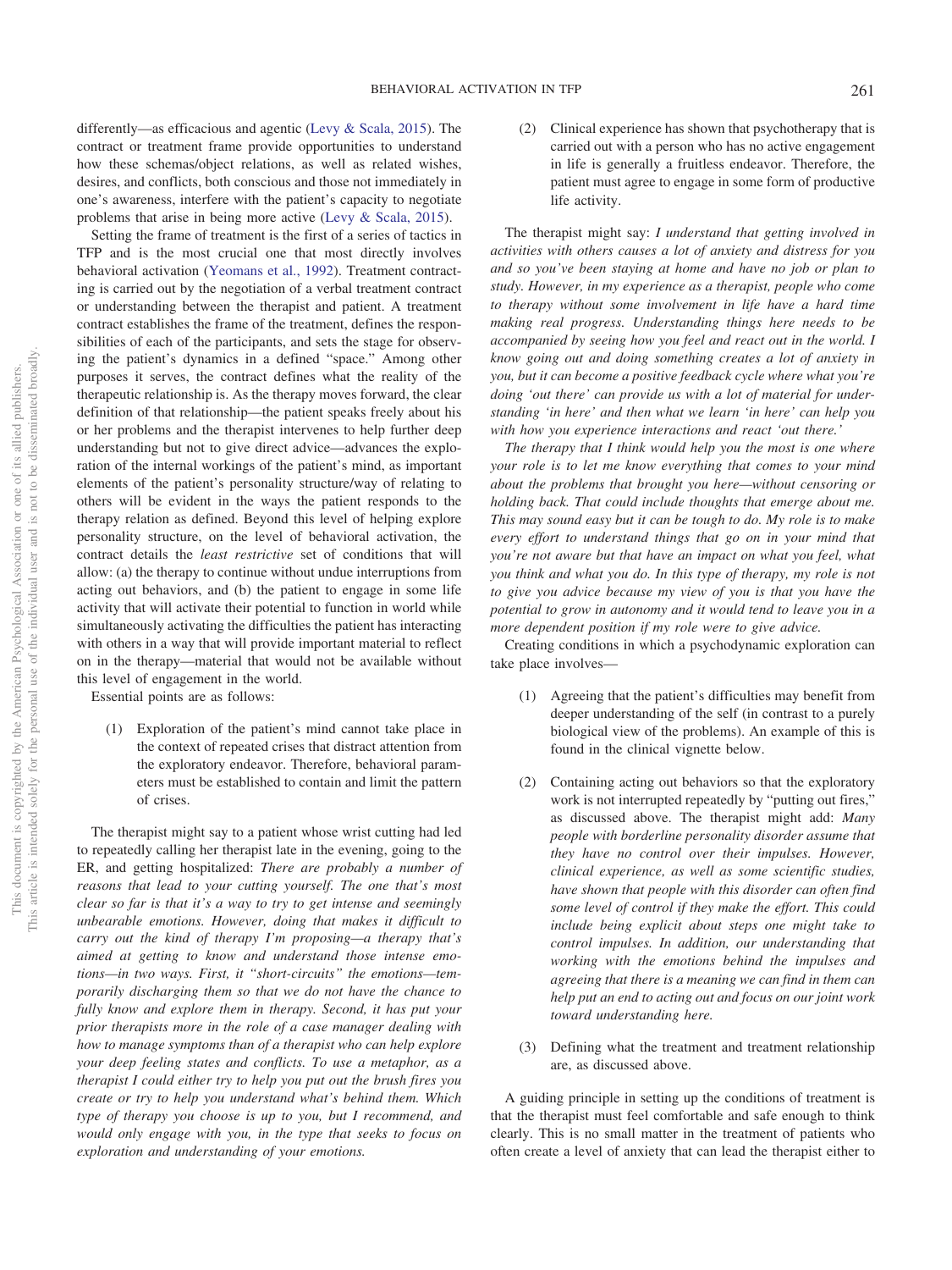abandon psychodynamic techniques in favor of whatever measures seem to meet the need of the moment or, much worse, abandon the case. In so doing, therapists usually participate in acting out the primitive dynamics of the patient rather than helping the patient understand and resolve them.

In discussing the treatment contract, the therapist must address: (a) universal and essential parameters of treatment which apply to all cases in psychodynamic therapy; and (b) resistances that can appear in the form of specific behaviors that could threaten the treatment that the therapist learned of during the assessment. These behavioral resistances stem from the fact that exploratory therapy threatens the patient's fragile homeostasis.

Although the patient must make a commitment to try from the start to work within the parameters of treatment, the therapist should understand that difficulty following the contract may constitute a primary topic in therapy before full adherence is achieved. The contracting process is not a unilateral statement by the therapist, but a dialogue in which the therapist pays careful attention to the patient's reaction to the statement of the conditions of treatment. As discussed by Dimaggio and his coauthors [\(Dimaggio et](#page-6-14) [al., 2015\)](#page-6-14), the contracting process may vary according to the patient's specific pathology. For example, we have noted [\(Caligor,](#page-6-16) [Levy, & Yeomans, 2015;](#page-6-16) [Diamond et al., 2011;](#page-6-17) [Levy, 2012\)](#page-6-18) the therapist may have to be particularly patient and flexible with patients presenting with narcissistic personality disorder (NPD), as they may experience the discussion of necessary conditions of treatment at a challenge to their (fragile) grandiosity and their need to control.

The areas of patient responsibility that should be routinely discussed include attendance, participation, fees, the patient's role in the therapy, and the patient's engagement in life activities. The idea of having responsibilities in treatment may be foreign to some borderline patients who feel that they have no control over their actions and that the therapist's role is to take care of them. Our clinical experience is that these patients are generally capable of both a higher level of control and a higher level of activity than is often assumed, and that to approach them with this understanding is beneficial for progress in therapy and appeals to the patient's potential. It can be helpful for the therapist to explain that he or she does not see the patient's acting out behaviors as the essence of her illness, but rather as a manifestation of underlying psychological difficulties that can be understood and changed.

Given the choice of therapies for borderline personality, patients sometimes ask why a psychodynamic approach would be preferable to other approaches. The recommendation for TFP is based on the therapist's clinical impression, after a thorough evaluation, that the most complete resolution of the patient's problems will come from addressing the psychological make-up that underlies the patient's specific symptoms and that work on this level is most likely to lead to achieving normal functioning in the areas of work, love, interpersonal relations, and creative and leisure activities.

In addition to the general arrangements required for any patient to engage in TFP, a major goal of setting up the contract is to anticipate which forms of resistance to exploration a particular patient is likely to create that could threaten the continuation of the treatment and to devise parameters to address and reduce that threat. This process is individualized for each patient and can be subtle and complex and is elaborated elsewhere [\(Yeomans et al.,](#page-6-9) [1992\)](#page-6-9).

Resistances to the treatment can result from primitive defense mechanisms working to maintain a brittle status quo (projection of affects the patient is not comfortable with) and/or from efforts to maintain the secondary gain of illness (e.g., support from parents, unwarranted medical disability payments). The elimination of secondary gain is enhanced by the behavioral activation aspects of the contract and generally leads to the patient engaging more fully in treatment. Not all threats to effective treatment are active behaviors. If the patient's lifestyle is so chronically passive or socially withdrawn that the treatment is the patient's only activity in life, the therapist may discuss with the patient the need for some form of work or study as a condition of treatment. A therapist who accepts that the patient will go on indefinitely doing nothing except attending treatment may be colluding with a view that the patient is helpless and must continue in the role of a passive, dependent recipient of caregiving. Our experience is that it is very rare that a borderline patient is not able to improve and achieve a level of independent functioning.

Contracting around specific threats call on the therapist's judgment, as it requires the therapist to decide (a) which aspects of a particular patient's behavior and history may present a threat to the treatment and (b) if the threat is so serious that a strict parameter must be in place before therapy can begin (e.g., "You will have to stop all drug use and regularly attend a 12-step meeting for therapy to begin") or if the therapy can begin while the threatening behavior is being worked on (e.g., "I know you are still struggling with your anorexic behaviors, but as long as you agree to meet regularly with the dietician and stay above the minimum weight, we will be able to proceed with our treatment"). Contracting around specific elements often elicits resistance from the patient. Patients may feel that the behaviors designated by the therapist as threats to the treatment are precisely those coping mechanisms that help them find relief or even survive. They may, therefore, be reluctant to give them up. Plans for contracting around substance abuse, eating disordered behaviors, and other harmful behaviors that take the treatment focus away from psychological exploration are discussed in the TFP manual [\(Yeomans et al., 2015\)](#page-6-10)

We chose contracting around issues of inactivity/social dependency as the focus of this paper, as they best illustrate the behavioral activation aspects of TFP. Many borderline patients are deemed to be disabled, unable to work, and, therefore, entitled to public assistance or family support. In cases where the patient is receiving disability payments, the question arises as to: (a) the assessment of whether or not the patient is able to engage in some productive activity, and (b) evaluation of the patient's willingness to act on her capacity to work versus resistance to do so because of psychological and financial secondary gain.

The considerations we discuss here do not apply to all BPD patients, as many are in school or have a job or career at the point of beginning therapy. And those who are living a dependent life often experience ambivalence and internal conflict around their passive, dependent status. However, patients come for treatment manifesting different sides of the conflict. Although on the one hand, some patients leave therapy when it is made clear that functioning at an appropriate level is an expectation of the treatment, on the other hand, this expectation may appeal to the side of patients that is frustrated with their nonfunctioning and experiences an urge to take on a more active role. There is a certain irony that some patients whose illness is expressed primarily as an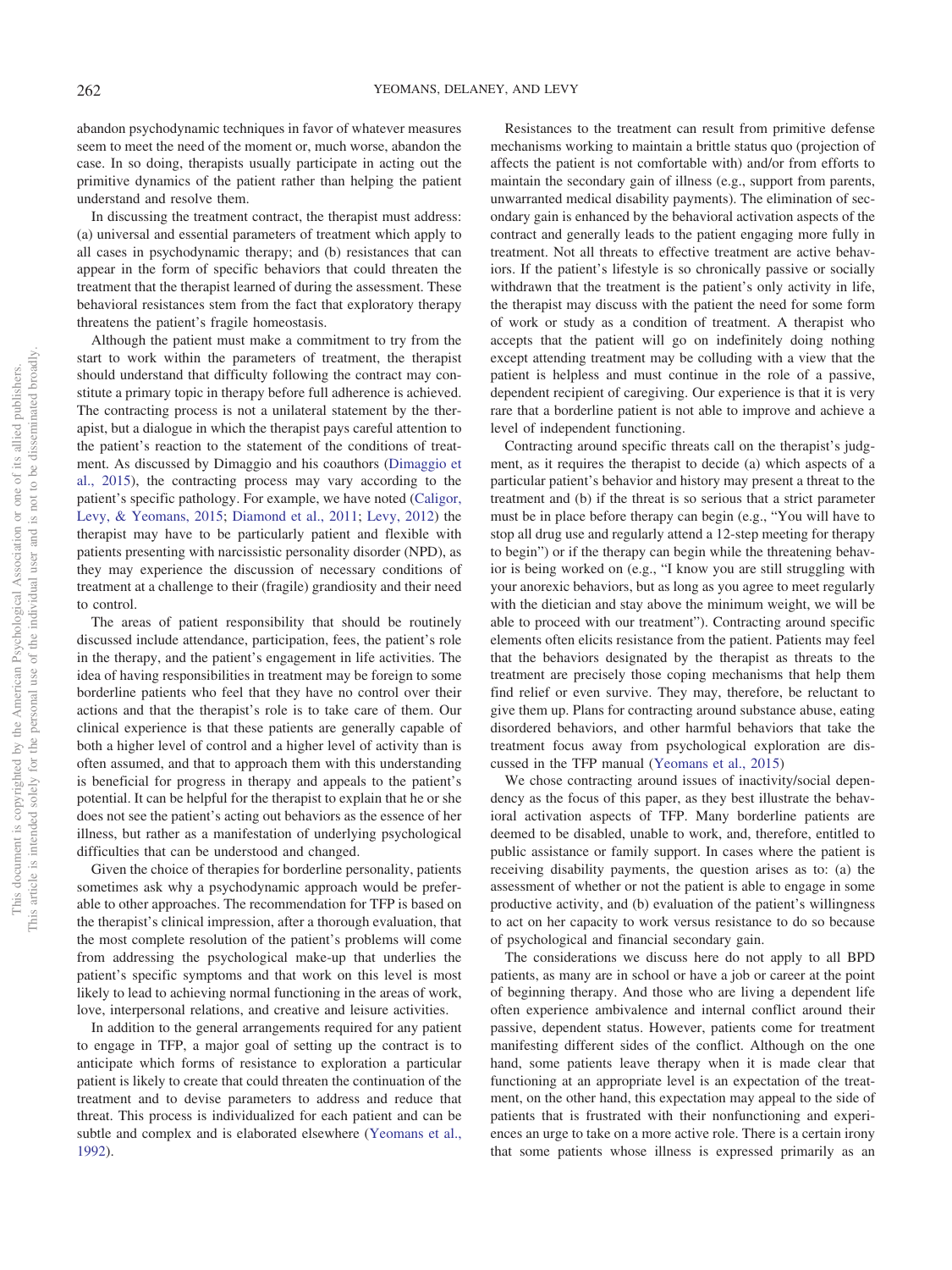immature dependency and pursuit of secondary gain, and who do not appear "as sick" as patients who manifest severe selfdestructive behaviors, do not do as well as this latter group because it is easier for them to be comfortable in their pathology. It is more difficult for the patient with severe self-destructive behaviors to deny the severity of her illness. The pathologically dependent patient is more likely to avoid or drop out of a treatment that tries to get at the root of her illness and attempts to effect fundamental change. This type of patient is more likely to settle into the status of chronic patient, especially in social settings where alternate treatments and social benefit systems support this status. The best strategy for the TFP therapist is to question this choice of chronic dependency and to support the part of the patient that has strivings for more autonomous functioning.

In establishing the conditions of treatment, the therapist should always consider the patient's current level of day-to-day functioning and discuss a realistic level of structured activity. This could range from attending a day program to obtaining meaningful employment. The therapist may encounter any of the following.

- (1) Patients who are not working, and for whom there are no clear psychological nor physical reasons why they cannot work. With these patients, the goal of obtaining work within a specified period of time must be negotiated in the contract setting phase of treatment. Patients with BPO generally are capable of functioning either at a job or at school. Nevertheless, BPO patients with passive, infantile, dependent, and/or antisocial traits often avoid the challenge of work despite the potential for functioning and exploit the social system, either government aid or family aid. This may stem from the combination of an internal conflict around functioning (a patient's internal world often includes a defective, incompetent self-representation subjected to merciless harsh criticism from an object representation), emotionally reactivity to others (generally based on the internal representations), and a wish to have the external world compensate for a history of real or perceived neglect or mistreatment. Although these problems may be present, our experience is that most patients are capable of functioning and that functioning is essential to any real improvement and has important psychological benefits (such as helping the person address choices in life and thus be a step in resolving identity diffusion and supporting the patient's being in an interpersonal situation where stresses can be experienced, discussed, and understood.)
- (2) For those patients not working because of symptoms such as depression and anxiety, an assessment must be made of the nature of the symptoms. If the patient is experiencing a major depressive episode, treatment with antidepressant medication may be necessary before the patient is able to start increasing her level of functioning. With regard to anxiety, some patients are helped by low doses of atypical antipsychotic medication. However, it is also helpful to address the nature of the anxiety that interferes with functioning. We have found that it often involves a paranoid position in relation to

others—the expectation that others in the school or work setting will be critical of the patient, resent her, talk behind her back, and so on. Discussion of such fears, and of the fact that this usually corresponds to a harsh internal object representation that is being projected, can help the patient begin to take on a functioning role. However, this discussion often becomes meaningful when those dynamics have been experienced and explored in the relation with the therapist.

- (3) For patients who are working below their potential, the therapist should explain that this issue would be addressed in therapy both to understand why this is the case and, if the patient is interested, with the concrete expectation that the patient would take action to improve her level of functioning.
- (4) A variant of problems with level of functioning involves patients who are active but who are involved in activities with dangerous or antisocial aspects (e.g., working as a prostitute). In such cases, the therapist should take the position that progression to work of a less dangerous and/or less antisocial nature would be a goal of treatment.

It is important to keep in mind that the treatment plan is predicated on an adequate diagnostic impression. *Before* setting up the contract, the therapist should be comfortable that the patient is organized at a borderline level and is not currently experiencing another major pathology, such as a major depressive episode or psychotic illness.

## **Clinical Vignette1 —Client Background and History**

At the time treatment began, the patient, Sophie, was an unemployed 32-year old never married woman living alone and having few friends. The patient grew up as the second of four children in an upper-middle class family. Her father, a successful professional, seemed to value academic and professional success above all else. Her mother was emotional unstable and made at least one suicide attempt in the course of the patient's growing up but she never received psychiatric care. The patient described herself as "a loner" in school. Her depressive symptoms and self-cutting led to psychiatric consultation at age 18. She was diagnosed as bipolar and received years of treatment that combined medication and supportive psychotherapy. She completed two years of college and then went on to training in a paraprofessional field. She had a number of jobs throughout her 20's but was fired from each one of them. She attributed this to people's irrational dislike of her. By the time she entered therapy, she had given up on working.

#### **Presenting Problem**

Sophie presented for treatment with a years-long diagnosis of bipolar illness and "treatment-refractory depression". Her specific

 $<sup>1</sup>$  The clinical vignette is disguised by changes in all possible identifying</sup> facts and details describing the patient. Session notes were used retrospectively best approximate these interactions.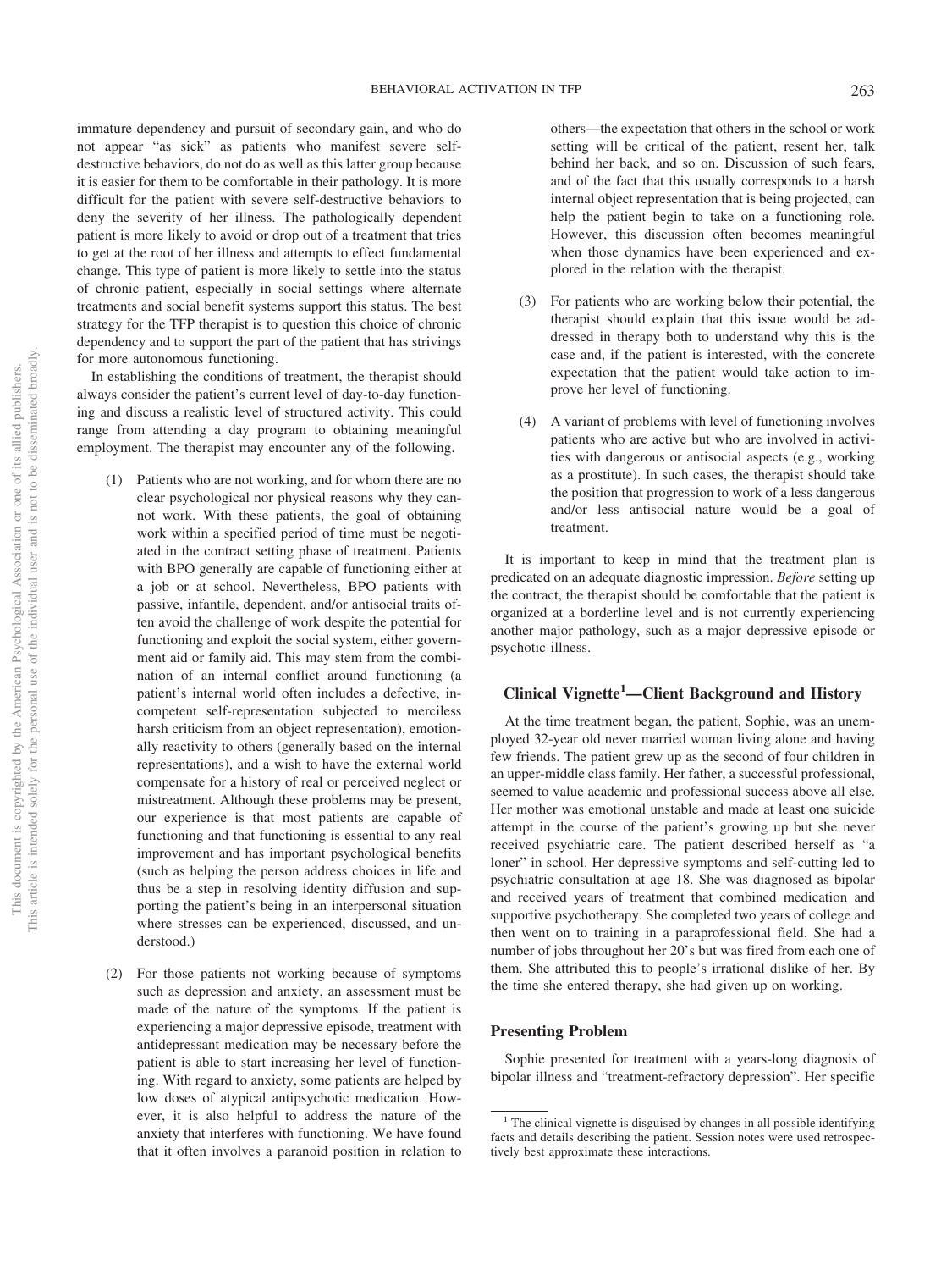presenting problems were (a) chronic depressed mood with frequent suicidal ideation, (b) poor interpersonal relations (she had no friends and had never had a romantic or sexual relationship), and (c) poor functioning in life (she had been fired from many jobs and had unemployed for the past year, receiving financial assistance from her parents). In addition, Sophie had a history self-injury (wrist-cutting) in the past.

#### **Case Formulation**

The therapist based his diagnosis of BPD/NPD on a careful diagnostic assessment called the structural interview [\(Kernberg,](#page-6-19) [1984\)](#page-6-19). His formulation of the case was that the patient's difficulties were rooted in a psychological structure based on splitting. The structural interview had provided evidence of a lack of integration of her self-view and her view of others, with radical shifts from positive to negative experiences of both self and others. For example, at one point she said she knew she was always the smartest person at any job she had, while later she said she was a useless person who had no reason to live. As an example in her describing someone else was saying that her father was a highly successful professional who she admired for his accomplishments and later saying he was a tyrannical despot who was "worse than Stalin." The therapist hypothesized that this was the main contributing factor, along with a temperamental intensity, to her rapidly shifting moods and to her lack of a solid sense of herself in the world. In addition, he hypothesized that the Sophie's difficult relations with others and repeated terminations of employment were related to externalizing defenses which led to her experiencing a hostility in others that it was difficult to recognize in herself. The structural interview included moments when the therapist experienced an aggressive "edge" in Sophie when she vociferously accused others of mistreating her and indicated that she believed the therapist was prejudiced against her without any evidence to that effect.

The therapist recommended treatment with TFP because of its combined focus on a patient's functioning in the world and the resolution of the internal psychological conflicts (inability to integrate extreme positive and negative affects) that underlie emotional instability and interpersonal difficulties. A summary of his discussion of his diagnostic impression is as follows: *I don't doubt that you experience depression a great deal of the time. However, depression can stem from a number of different sources. So far, yours has been considered as primarily rooted in the biology of your nervous system. Yet in listening to you, it seems important to consider a psychological root of your depression. For example, you told me that if your musical talent had gotten the recognition it deserves, you would have become the next Whitney Houston and that you have fantasies of success and wealth even in your depressive states. This suggests that there is a big gap in your mind between what you feel you should be and what you are— experiencing that gap could lead to feeling bad about yourself, about your life, and about the world. This is just one example of how ways your mind work that you may not have reflected upon can have a provide impact on your mood and functioning.*

Sophie was willing to consider the new diagnosis of personality disorder and readily agreed to the general conditions of treatment (attending, speaking without censoring, etc.). However, when the therapist discussed the need to engage in some form of work or

study, the patient responded by saying: *You do not know me. Making me getting involved in any kind of, activity would make me relapse into a state of total depression.*

The therapist was concerned about this and even wondered if he might be harming patient with his treatment plan. However, as he internally reviewed the basis for his diagnosis, he proceeded with the discussion of the need to work: *I understand your fear. However, I'm basing my recommendation on a combination of faith in the diagnostic impression I have of you and a body of clinical experience that shows that, with the support of therapy sessions where you can discuss the anxieties and fears, as well as the frustrations and anger you might experience in an activity with others, people with your kind of difficulties can begin to be more productive and get a sense of achievement. Of course, it requires looking at the reactions you'd be having there in our work here, so it's also a means of providing important material for the therapy. Of course, the choice is up to you. I'm suggesting what I think would be the most beneficial treatment for you. We might have an honest difference of opinion and you might feel a more supportive or more biologically oriented therapy is what you need*. Sophie listened with a look that suggested a combination of reflection and annoyance. She said she would think about it and left that session saying under her breath that the therapist could take his idea about work and "shove it." However, she came to the next session with the news that she had obtained a part time job in a field that interested her. This was an important indication of positive, healthseeking element in her internal world that was usually concealed by challenging and hostile affects on the surface. Sophie was able to do the work at this volunteer job, which involved teaching skills to underprivileged young adults. It was very beneficial that she could discuss the stress she experienced on the job with her boss, who appeared supportive and psychologically minded, as well as with her therapist. Nonetheless, she reported in therapy that her boss did not understand the reality of the situation. For example, Sophie said: *My boss thinks I'm getting along with the other employers and the students. . . . She said 'I see you talking and laughing with them', but she doesn't understand I'm convinced they all hate me.*

This is where the essence of TFP comes into play. That essence is the belief that in patients with serious personality disorders, the internal mental images that the patient has of self and others is stronger than the data the patient receives from her real-life experience. This is why the work must ultimately focus on how the patient experiences herself in relation to the therapist since that is where the difference between internal images and external reality can be explored most closely. In the course of the first year of therapy, some crucial moments were the following.

(1) Two months into the therapy, the therapist shifted attention away from the content of what Sophie had been saying to her manner of speaking with him. Her content in every session was about how others mistreated her ("they all hate me"). The therapist shifted attention to the patient's interactional style with him, which was to talk in a nonstop and somewhat pressured monologue. After very tactfully suggesting that there was something controlling about the patient's way of talking to him, which she could agree with, he wondered with her about why she would interact with that style. Sophie eventu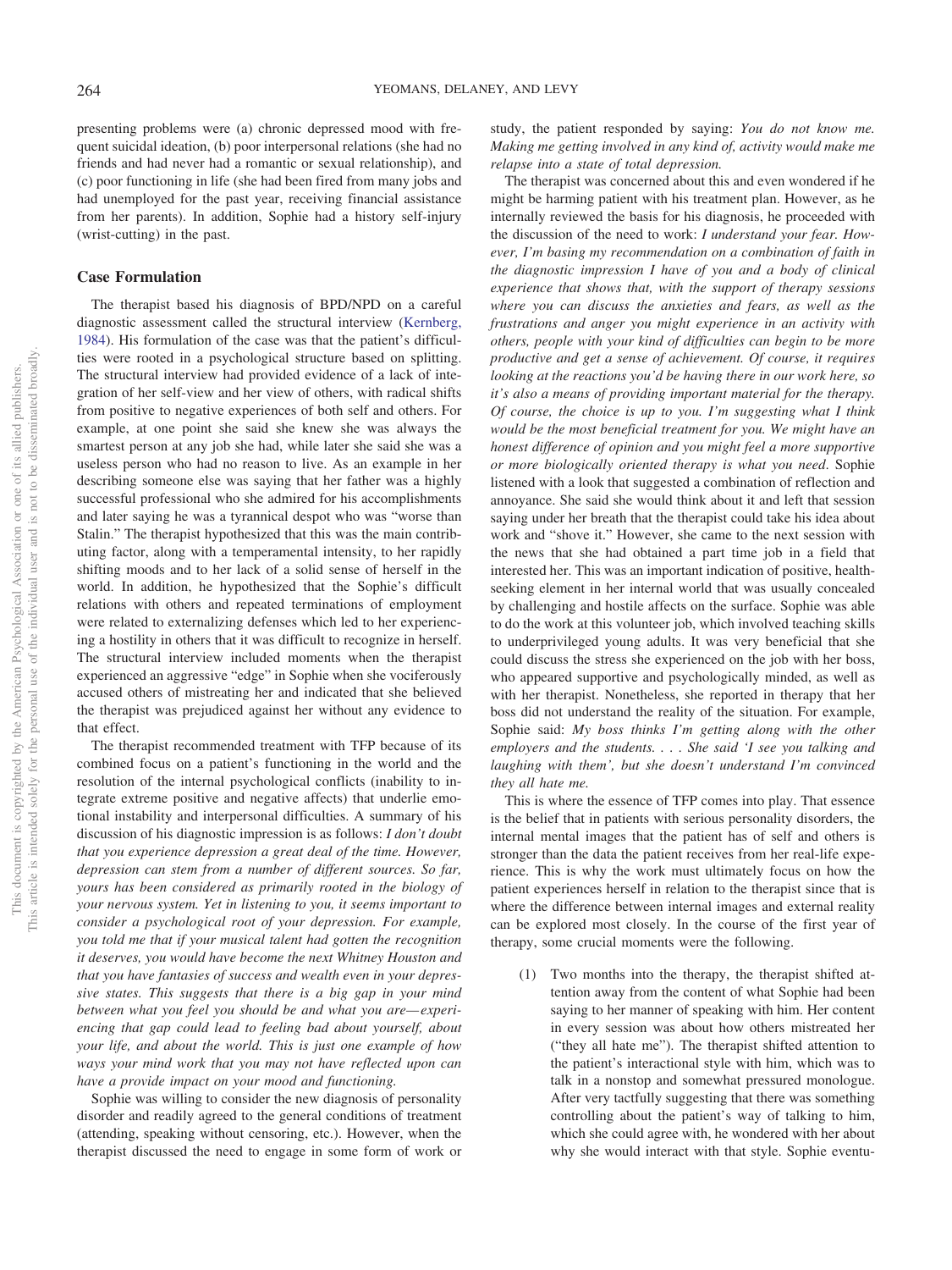ally communicated that she felt that if she was not in control, the therapist would react negatively to her and possibly even end the treatment. This opened up an important avenue for exploration.

- (2) Six months into the treatment, Sophie, who had been doing better in the therapy and at her job, began to take a negative turn. She reported a resurgence of suicidal ideation and the view that the therapist and therapy had been useless. Exploration of this led to an understanding that she was becoming attached to him and that this made her anxious, since she could not imagine reciprocal warm feelings, and she became defensively antagonistic. This "here-and-now" understanding of her discomfort feeling close to others, and its roots in the anticipation of rejection that was partly based on her projection of angry feelings, led to improved relations on the job and the possibility of moving on to paid employment.
- (3) A session 11 months into treatment included an example of the intimate interaction between behavioral activation and work in the transference. The practical situation was that Sophie had to move on to paid employment to continue the therapy. Her father said he would stop paying after one year.

*Forget about continuing therapy. It's hope-*

|            | session saying: less. I'll never get paid work.                                                                                                               |
|------------|---------------------------------------------------------------------------------------------------------------------------------------------------------------|
| prised):   | Therapist (sur- But just last week you were saying that pros-<br>pects were looking good.                                                                     |
| Sophie:    | You'll never understand. I'm just too sick.<br>I'll never be able to function like a normal<br>person.                                                        |
| Therapist: | We've been working on your sickness and<br>you seem to have been making progress. Just<br>last week you were talking about the inter-<br><i>view you had.</i> |
| Sophie:    | Forget about it. I'm sick. I can't function.<br>I'm not going to get a paid job. Therapy will<br>be over.                                                     |

At this point the therapist reflected on his countertransference (the set of feelings he was having in response to the patient interaction). Countertransference feelings are an important source of information in BPD patients, as they evoke in the therapist affects and images that exist in the patient's internal world but that the patient either cannot feel or cannot express directly. At this moment the therapist noticed (a) that he had begun to vigorously pursue Sophie to stay in therapy, and (b) that he felt the urge to offer her free treatment so that she could continue the treatment.

With this understanding, he said: *I have a thought about what's been going on here the past few minutes.*

Sophie: *What?*

She began a

|            |  | cussed in your therapy, I'm thinking that might |  |  |
|------------|--|-------------------------------------------------|--|--|
| feel good. |  |                                                 |  |  |

|                  | Sophie: <i>You caught me.</i>                                              |
|------------------|----------------------------------------------------------------------------|
| Therapist: What? |                                                                            |
| Sophie:          | I actually got a job—but it did feel good to have<br>you chasing after me. |

This exchange demonstrated both the Sophie's ability to function better and to reflect better, including the ability to use humor.

In this example, we see talk of going against the treatment agreement without the patient actually having done so. In TFP, if there is a violation of the contract, the approach is to explore the meaning of it with the hope that understanding will lead to getting back on track. However, if that does not come about, the therapist may have to set a limit. For example, if Sophie had come into to a session in the middle of the first year of therapy and said: *I've had it. I'm quitting my job,* the therapist would have explored differently possibilities of how to understand that. These might include seeing it Sophie was making a last-ditch effort to maintain a system of secondary gain of illness and dependency or if she was challenging the therapist to see if he cared enough about her to hold on to his convictions of what he felt was best for her. If the exploration did not result in the patient's returning to the parameters of treatment, the therapist might suggest they stop the exploratory therapy they were engaged in and change to a more supportive form of therapy that could either by carried out by the same therapist or could be dealt with by referral to a colleague. The therapist would indicate his recommendation that the patient return a more exploratory and autonomy-seeking form of therapy in the future.

Sophie's therapy lasted a number of years. In the second year of therapy, she decided to enter a master's program. The stress of doing so revived some of her anxieties about others not liking her. As before, work in therapy revealed a projective element in this. She did not fully recognize her own competiveness and imagined others resenting her the way that she actually resented them. The work in therapy helped her complete her masters. She then worked regularly and met a man who she eventually married. The therapy ended with her expressing deep gratitude to the therapist for having, in her words, "saved her life" and with her acknowledging that she had more work to do to achieve all her personal goals in life, especially in the realm of intimacy and sexual satisfaction. Her more integrated appreciation of others as she ended therapy was reflected in the following comment about her father: *He wasn't perfect and I wish he'd done a better job parenting, but he had to deal with major challenges in his life and he did the best he could.* At the time of termination, she was dealing with some conflicts in her marriage and a difficulty feeling fully comfortable with sex. She chose to use the gains she had made in therapy to work on those issues on her own, with the understanding that she could return to therapy in the future if she felt it were necessary.

#### **Conclusions**

In concluding this discussion of behavioral activation as it is used in the contracting process in TFP, it is important to emphasize that the contract is "a living document." If patients break their

Therapist: *I've noticed how hard I'm trying to talk you into staying in therapy. Given the issues we've dis-*